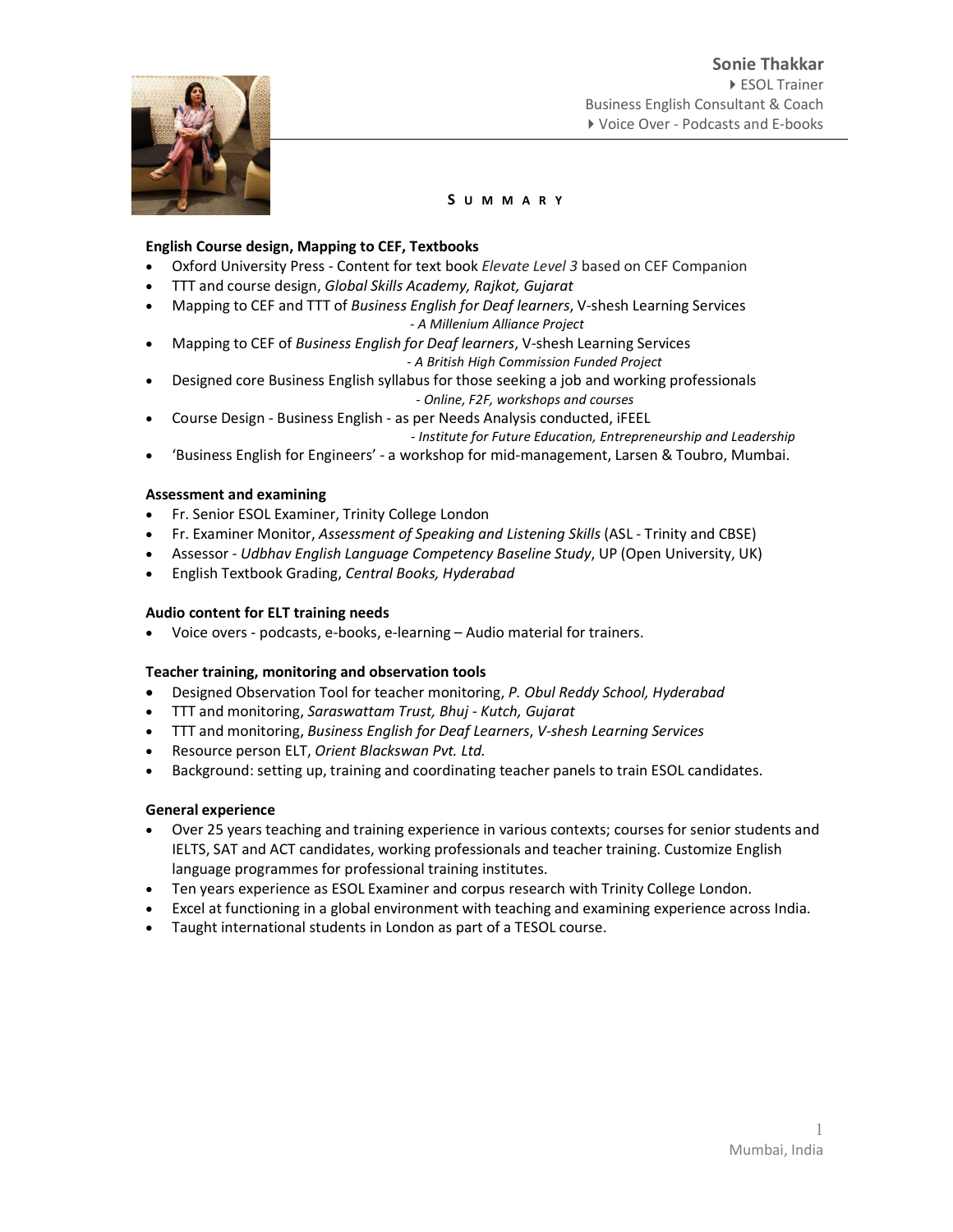|                        |                                                                                                                                                                                                                                                                                                                                                                                                                                                                                                                                                                                                                                       | WORK EXPERIENCE                                             |                               |
|------------------------|---------------------------------------------------------------------------------------------------------------------------------------------------------------------------------------------------------------------------------------------------------------------------------------------------------------------------------------------------------------------------------------------------------------------------------------------------------------------------------------------------------------------------------------------------------------------------------------------------------------------------------------|-------------------------------------------------------------|-------------------------------|
| $\bullet$<br>$\bullet$ | Assessments, text books, online platforms<br>V-shesh Base - Mid and Endline Assessment Papers<br>Oxford University Press - Content for text book Elevate Level 3<br>Online workshops in Conversation and Business English                                                                                                                                                                                                                                                                                                                                                                                                             | May 2019 on                                                 |                               |
|                        | <b>Audios for ELT training needs</b><br>English voice overs for podcasts, e-books, e-learning, audio stories.<br>Useful for trainers in their classrooms. Customized as per training needs.                                                                                                                                                                                                                                                                                                                                                                                                                                           |                                                             | <b>April 2018</b>             |
| $\bullet$              | <b>Teacher Training and Development</b><br>Language enhancement and teaching strategies for deaf trainers - A Millenium Alliance project<br>Teacher training, course design and delivery to undergraduates and working professionals in Rajkot.                                                                                                                                                                                                                                                                                                                                                                                       | v-shesh Learning Services<br>Global Skills Academy, Rajkot  | May 2018                      |
| $\bullet$              | <b>Text Book Editing, Proofreading</b><br>English Textbook review and editing, Central Books, Hyderabad                                                                                                                                                                                                                                                                                                                                                                                                                                                                                                                               | <b>Central Books, Hyderabad</b>                             | <b>May 2018</b>               |
| $\bullet$<br>$\bullet$ | <b>Business English - Mapping to CEF</b><br>v-shesh Learning Services<br>February 2017<br>Project Consultant, Business English for Deaf Learners - A British High Commission funded project.<br>Mapping and aligning of course content to CEF B1 and current teaching methodology.<br>Launched online course for working professionals, English with Sonie Online                                                                                                                                                                                                                                                                     |                                                             |                               |
| $\bullet$<br>$\bullet$ | <b>Teacher Training and Development</b><br>February 2017<br>Saraswatam Trust, Bhuj- Kutch<br>Teacher Training and lesson planning followed by live monitoring and feedback.<br>Business English and Teacher Training - deaf learners. Lesson planning, mock teaching and feedback.                                                                                                                                                                                                                                                                                                                                                    |                                                             |                               |
|                        | <b>Observation Tool for Live Monitoring</b><br>and Teacher Training<br>Designed customized Observation Tool based on specific needs of the teachers.                                                                                                                                                                                                                                                                                                                                                                                                                                                                                  | P. Obul Reddy Public School<br>- Hyderabad                  | September 2016                |
| $\bullet$              | <b>Business English Course design</b><br><b>April 2016</b><br><b>iFEEL</b><br>Customized course for PGDM students of Institute for Future Education Entrepreneurship and Leadership.<br>Specific language for campus placement interviews Designed and delivered complete program                                                                                                                                                                                                                                                                                                                                                     |                                                             |                               |
| ٠<br>٠                 | <b>Resource person ELT</b><br><b>ESOL Examiner</b><br>Teacher training workshops in institutions as per specific needs or part of CPD/INSET programs.<br>Teacher support workshops to introduce current strategies and methodologies used internationally<br>Fr. Senior ESOL Examiner, Trinity College London                                                                                                                                                                                                                                                                                                                         | Orient Blackswan Pvt. Ltd.<br><b>Trinity College London</b> | 2007 - present<br>2007 - 2017 |
| ٠<br>٠<br>٠<br>٠       | <b>Assessor, Examiner Trainer, Monitor</b><br><b>Trinity College London</b><br>2009 - 2017<br>Assessor Team for benchmarking Assessment of Speaking and Listening Skills (ASL-Trinity and CBSE)<br>Assessor- Udbhav English Language Competency Baseline Study, UP (for The Open University, UK)<br>Examiner Monitor, Assessment of Speaking and Listening Skills (ASL, Trinity and CBSE Board)<br>On the GESE Examiner Recruitment Panel of Trinity College London (India)<br>Trained teachers of thirteen schools at behest of the NBSE (Nagaland Board of Secondary Education)<br>as resource person of Orient Blackswan Pvt. Ltd. |                                                             |                               |